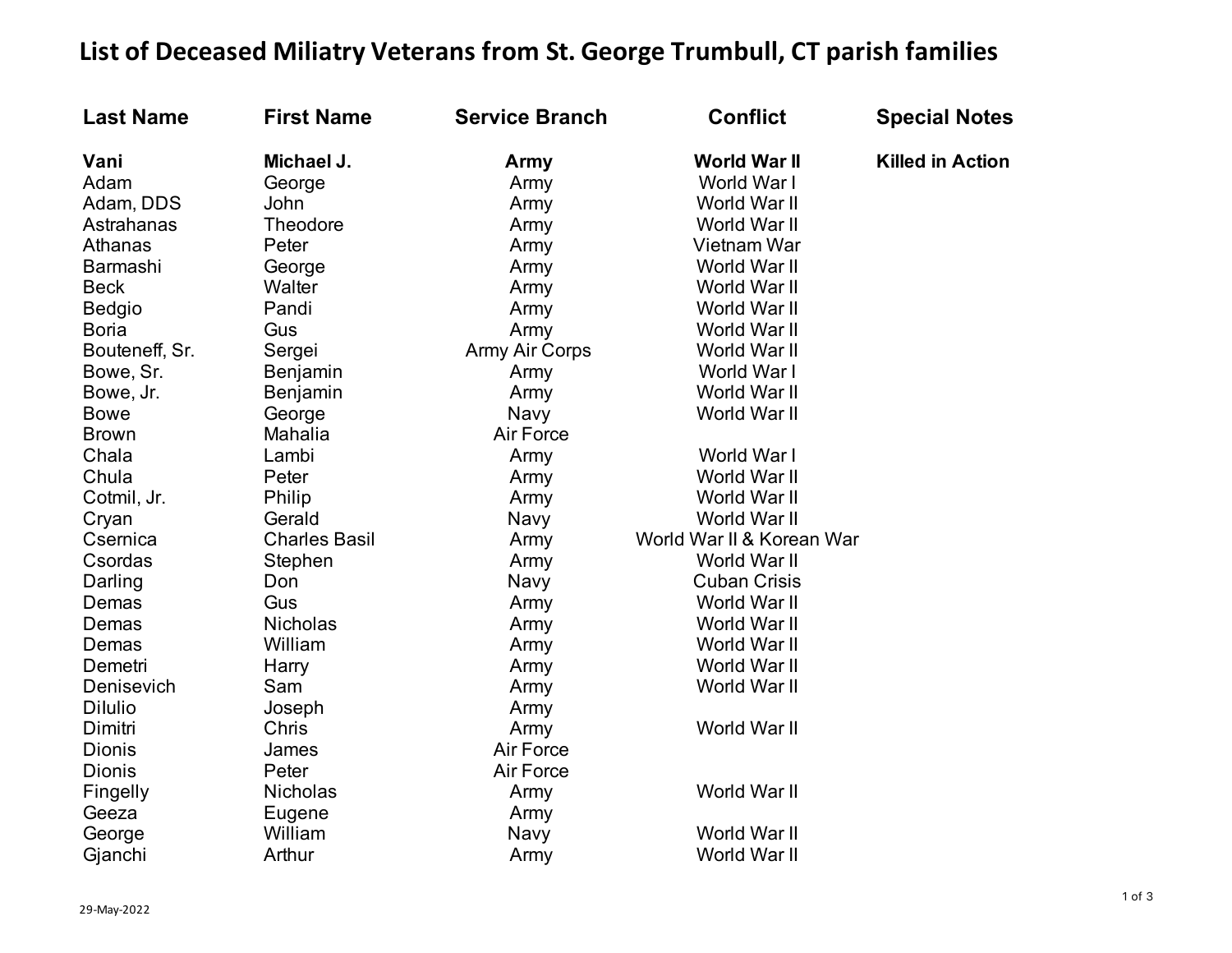## **List of Deceased Miliatry Veterans from St. George Trumbull, CT parish families**

| World War II<br>Grecho<br><b>Mark</b><br>Army<br>World War II<br>Grecho<br>Paul<br><b>Merchant Marine</b><br>Kastriot<br>Korean War<br>Gregory<br>Army<br>Kristo<br>Korean War<br>Air Force<br>Gregory<br>World War II<br><b>Theodore</b><br>Army<br>Gregory<br><b>Nicholas</b><br>World War II<br>Hotova<br><b>Army Air Corps</b><br>World War II<br>Janelu<br>Vangel<br>Army<br><b>Cuban Crisis</b><br>Jordhamo<br><b>Nicholas</b><br>Navy<br>Jordhamo<br>Peter<br>Navy<br>William<br>Jordhamo<br><b>Marines</b><br>Matthew J.<br>World War II<br>Kelly<br>Army<br>World War II<br>Wounded<br>LaBache<br>Thomas<br>Army<br>Lambert<br>Christy<br>Army<br>Peter<br>Korean War<br>Lazar<br>Army<br>Richard<br>Vietnam War<br>Air Force<br>Lazar<br>Liolin<br>John<br>World War II<br>Navy<br>Liolin<br><b>William</b><br><b>World War II</b><br><b>Killed in Action</b><br>Army<br>Michael<br>Korean War<br>Lopen<br>Army<br>World War II<br>Mandy<br>Robert<br>Army<br>Marko<br>Koch<br>World War II<br>Army<br>Michael<br>Peter<br>Army<br>World War II<br>Michael<br>Theodore<br>Army<br>Michael<br>Vangel<br>Army<br>Moran<br>Alex<br>Army<br>World War II<br><b>Moros</b><br>Stephen<br>Army<br>World War II<br><b>Moros</b><br>William<br>Navy<br>Naum<br>Louis<br>World War II<br>Navy<br>Naum<br>Peter<br>World War II<br>Army<br>Nichio, Sr.<br>Richard<br><b>Cuban Crisis</b><br>Army<br>Panoli<br>World War II<br>George<br>Army<br>Panoli<br>World War II<br>Norman<br>Army<br>Panoli, Sr,<br>Thomas<br>World War II<br>Army<br><b>Peristere</b><br><b>USS Warrington; lost at sea</b><br><b>Victor</b><br>World War II<br><b>Navy</b><br>William<br>Peters<br>World War II<br>Army<br>Phillip<br>Jordan<br>World War II<br>Army<br><b>Pikulik</b><br>World War II<br>Alexander<br>Army | Grecho | Louis | Army | World War II |  |
|-----------------------------------------------------------------------------------------------------------------------------------------------------------------------------------------------------------------------------------------------------------------------------------------------------------------------------------------------------------------------------------------------------------------------------------------------------------------------------------------------------------------------------------------------------------------------------------------------------------------------------------------------------------------------------------------------------------------------------------------------------------------------------------------------------------------------------------------------------------------------------------------------------------------------------------------------------------------------------------------------------------------------------------------------------------------------------------------------------------------------------------------------------------------------------------------------------------------------------------------------------------------------------------------------------------------------------------------------------------------------------------------------------------------------------------------------------------------------------------------------------------------------------------------------------------------------------------------------------------------------------------------------------------------------------------------------------------------------------------------------------------------------------------------------------|--------|-------|------|--------------|--|
|                                                                                                                                                                                                                                                                                                                                                                                                                                                                                                                                                                                                                                                                                                                                                                                                                                                                                                                                                                                                                                                                                                                                                                                                                                                                                                                                                                                                                                                                                                                                                                                                                                                                                                                                                                                                     |        |       |      |              |  |
|                                                                                                                                                                                                                                                                                                                                                                                                                                                                                                                                                                                                                                                                                                                                                                                                                                                                                                                                                                                                                                                                                                                                                                                                                                                                                                                                                                                                                                                                                                                                                                                                                                                                                                                                                                                                     |        |       |      |              |  |
|                                                                                                                                                                                                                                                                                                                                                                                                                                                                                                                                                                                                                                                                                                                                                                                                                                                                                                                                                                                                                                                                                                                                                                                                                                                                                                                                                                                                                                                                                                                                                                                                                                                                                                                                                                                                     |        |       |      |              |  |
|                                                                                                                                                                                                                                                                                                                                                                                                                                                                                                                                                                                                                                                                                                                                                                                                                                                                                                                                                                                                                                                                                                                                                                                                                                                                                                                                                                                                                                                                                                                                                                                                                                                                                                                                                                                                     |        |       |      |              |  |
|                                                                                                                                                                                                                                                                                                                                                                                                                                                                                                                                                                                                                                                                                                                                                                                                                                                                                                                                                                                                                                                                                                                                                                                                                                                                                                                                                                                                                                                                                                                                                                                                                                                                                                                                                                                                     |        |       |      |              |  |
|                                                                                                                                                                                                                                                                                                                                                                                                                                                                                                                                                                                                                                                                                                                                                                                                                                                                                                                                                                                                                                                                                                                                                                                                                                                                                                                                                                                                                                                                                                                                                                                                                                                                                                                                                                                                     |        |       |      |              |  |
|                                                                                                                                                                                                                                                                                                                                                                                                                                                                                                                                                                                                                                                                                                                                                                                                                                                                                                                                                                                                                                                                                                                                                                                                                                                                                                                                                                                                                                                                                                                                                                                                                                                                                                                                                                                                     |        |       |      |              |  |
|                                                                                                                                                                                                                                                                                                                                                                                                                                                                                                                                                                                                                                                                                                                                                                                                                                                                                                                                                                                                                                                                                                                                                                                                                                                                                                                                                                                                                                                                                                                                                                                                                                                                                                                                                                                                     |        |       |      |              |  |
|                                                                                                                                                                                                                                                                                                                                                                                                                                                                                                                                                                                                                                                                                                                                                                                                                                                                                                                                                                                                                                                                                                                                                                                                                                                                                                                                                                                                                                                                                                                                                                                                                                                                                                                                                                                                     |        |       |      |              |  |
|                                                                                                                                                                                                                                                                                                                                                                                                                                                                                                                                                                                                                                                                                                                                                                                                                                                                                                                                                                                                                                                                                                                                                                                                                                                                                                                                                                                                                                                                                                                                                                                                                                                                                                                                                                                                     |        |       |      |              |  |
|                                                                                                                                                                                                                                                                                                                                                                                                                                                                                                                                                                                                                                                                                                                                                                                                                                                                                                                                                                                                                                                                                                                                                                                                                                                                                                                                                                                                                                                                                                                                                                                                                                                                                                                                                                                                     |        |       |      |              |  |
|                                                                                                                                                                                                                                                                                                                                                                                                                                                                                                                                                                                                                                                                                                                                                                                                                                                                                                                                                                                                                                                                                                                                                                                                                                                                                                                                                                                                                                                                                                                                                                                                                                                                                                                                                                                                     |        |       |      |              |  |
|                                                                                                                                                                                                                                                                                                                                                                                                                                                                                                                                                                                                                                                                                                                                                                                                                                                                                                                                                                                                                                                                                                                                                                                                                                                                                                                                                                                                                                                                                                                                                                                                                                                                                                                                                                                                     |        |       |      |              |  |
|                                                                                                                                                                                                                                                                                                                                                                                                                                                                                                                                                                                                                                                                                                                                                                                                                                                                                                                                                                                                                                                                                                                                                                                                                                                                                                                                                                                                                                                                                                                                                                                                                                                                                                                                                                                                     |        |       |      |              |  |
|                                                                                                                                                                                                                                                                                                                                                                                                                                                                                                                                                                                                                                                                                                                                                                                                                                                                                                                                                                                                                                                                                                                                                                                                                                                                                                                                                                                                                                                                                                                                                                                                                                                                                                                                                                                                     |        |       |      |              |  |
|                                                                                                                                                                                                                                                                                                                                                                                                                                                                                                                                                                                                                                                                                                                                                                                                                                                                                                                                                                                                                                                                                                                                                                                                                                                                                                                                                                                                                                                                                                                                                                                                                                                                                                                                                                                                     |        |       |      |              |  |
|                                                                                                                                                                                                                                                                                                                                                                                                                                                                                                                                                                                                                                                                                                                                                                                                                                                                                                                                                                                                                                                                                                                                                                                                                                                                                                                                                                                                                                                                                                                                                                                                                                                                                                                                                                                                     |        |       |      |              |  |
|                                                                                                                                                                                                                                                                                                                                                                                                                                                                                                                                                                                                                                                                                                                                                                                                                                                                                                                                                                                                                                                                                                                                                                                                                                                                                                                                                                                                                                                                                                                                                                                                                                                                                                                                                                                                     |        |       |      |              |  |
|                                                                                                                                                                                                                                                                                                                                                                                                                                                                                                                                                                                                                                                                                                                                                                                                                                                                                                                                                                                                                                                                                                                                                                                                                                                                                                                                                                                                                                                                                                                                                                                                                                                                                                                                                                                                     |        |       |      |              |  |
|                                                                                                                                                                                                                                                                                                                                                                                                                                                                                                                                                                                                                                                                                                                                                                                                                                                                                                                                                                                                                                                                                                                                                                                                                                                                                                                                                                                                                                                                                                                                                                                                                                                                                                                                                                                                     |        |       |      |              |  |
|                                                                                                                                                                                                                                                                                                                                                                                                                                                                                                                                                                                                                                                                                                                                                                                                                                                                                                                                                                                                                                                                                                                                                                                                                                                                                                                                                                                                                                                                                                                                                                                                                                                                                                                                                                                                     |        |       |      |              |  |
|                                                                                                                                                                                                                                                                                                                                                                                                                                                                                                                                                                                                                                                                                                                                                                                                                                                                                                                                                                                                                                                                                                                                                                                                                                                                                                                                                                                                                                                                                                                                                                                                                                                                                                                                                                                                     |        |       |      |              |  |
|                                                                                                                                                                                                                                                                                                                                                                                                                                                                                                                                                                                                                                                                                                                                                                                                                                                                                                                                                                                                                                                                                                                                                                                                                                                                                                                                                                                                                                                                                                                                                                                                                                                                                                                                                                                                     |        |       |      |              |  |
|                                                                                                                                                                                                                                                                                                                                                                                                                                                                                                                                                                                                                                                                                                                                                                                                                                                                                                                                                                                                                                                                                                                                                                                                                                                                                                                                                                                                                                                                                                                                                                                                                                                                                                                                                                                                     |        |       |      |              |  |
|                                                                                                                                                                                                                                                                                                                                                                                                                                                                                                                                                                                                                                                                                                                                                                                                                                                                                                                                                                                                                                                                                                                                                                                                                                                                                                                                                                                                                                                                                                                                                                                                                                                                                                                                                                                                     |        |       |      |              |  |
|                                                                                                                                                                                                                                                                                                                                                                                                                                                                                                                                                                                                                                                                                                                                                                                                                                                                                                                                                                                                                                                                                                                                                                                                                                                                                                                                                                                                                                                                                                                                                                                                                                                                                                                                                                                                     |        |       |      |              |  |
|                                                                                                                                                                                                                                                                                                                                                                                                                                                                                                                                                                                                                                                                                                                                                                                                                                                                                                                                                                                                                                                                                                                                                                                                                                                                                                                                                                                                                                                                                                                                                                                                                                                                                                                                                                                                     |        |       |      |              |  |
|                                                                                                                                                                                                                                                                                                                                                                                                                                                                                                                                                                                                                                                                                                                                                                                                                                                                                                                                                                                                                                                                                                                                                                                                                                                                                                                                                                                                                                                                                                                                                                                                                                                                                                                                                                                                     |        |       |      |              |  |
|                                                                                                                                                                                                                                                                                                                                                                                                                                                                                                                                                                                                                                                                                                                                                                                                                                                                                                                                                                                                                                                                                                                                                                                                                                                                                                                                                                                                                                                                                                                                                                                                                                                                                                                                                                                                     |        |       |      |              |  |
|                                                                                                                                                                                                                                                                                                                                                                                                                                                                                                                                                                                                                                                                                                                                                                                                                                                                                                                                                                                                                                                                                                                                                                                                                                                                                                                                                                                                                                                                                                                                                                                                                                                                                                                                                                                                     |        |       |      |              |  |
|                                                                                                                                                                                                                                                                                                                                                                                                                                                                                                                                                                                                                                                                                                                                                                                                                                                                                                                                                                                                                                                                                                                                                                                                                                                                                                                                                                                                                                                                                                                                                                                                                                                                                                                                                                                                     |        |       |      |              |  |
|                                                                                                                                                                                                                                                                                                                                                                                                                                                                                                                                                                                                                                                                                                                                                                                                                                                                                                                                                                                                                                                                                                                                                                                                                                                                                                                                                                                                                                                                                                                                                                                                                                                                                                                                                                                                     |        |       |      |              |  |
|                                                                                                                                                                                                                                                                                                                                                                                                                                                                                                                                                                                                                                                                                                                                                                                                                                                                                                                                                                                                                                                                                                                                                                                                                                                                                                                                                                                                                                                                                                                                                                                                                                                                                                                                                                                                     |        |       |      |              |  |
|                                                                                                                                                                                                                                                                                                                                                                                                                                                                                                                                                                                                                                                                                                                                                                                                                                                                                                                                                                                                                                                                                                                                                                                                                                                                                                                                                                                                                                                                                                                                                                                                                                                                                                                                                                                                     |        |       |      |              |  |
|                                                                                                                                                                                                                                                                                                                                                                                                                                                                                                                                                                                                                                                                                                                                                                                                                                                                                                                                                                                                                                                                                                                                                                                                                                                                                                                                                                                                                                                                                                                                                                                                                                                                                                                                                                                                     |        |       |      |              |  |
|                                                                                                                                                                                                                                                                                                                                                                                                                                                                                                                                                                                                                                                                                                                                                                                                                                                                                                                                                                                                                                                                                                                                                                                                                                                                                                                                                                                                                                                                                                                                                                                                                                                                                                                                                                                                     |        |       |      |              |  |